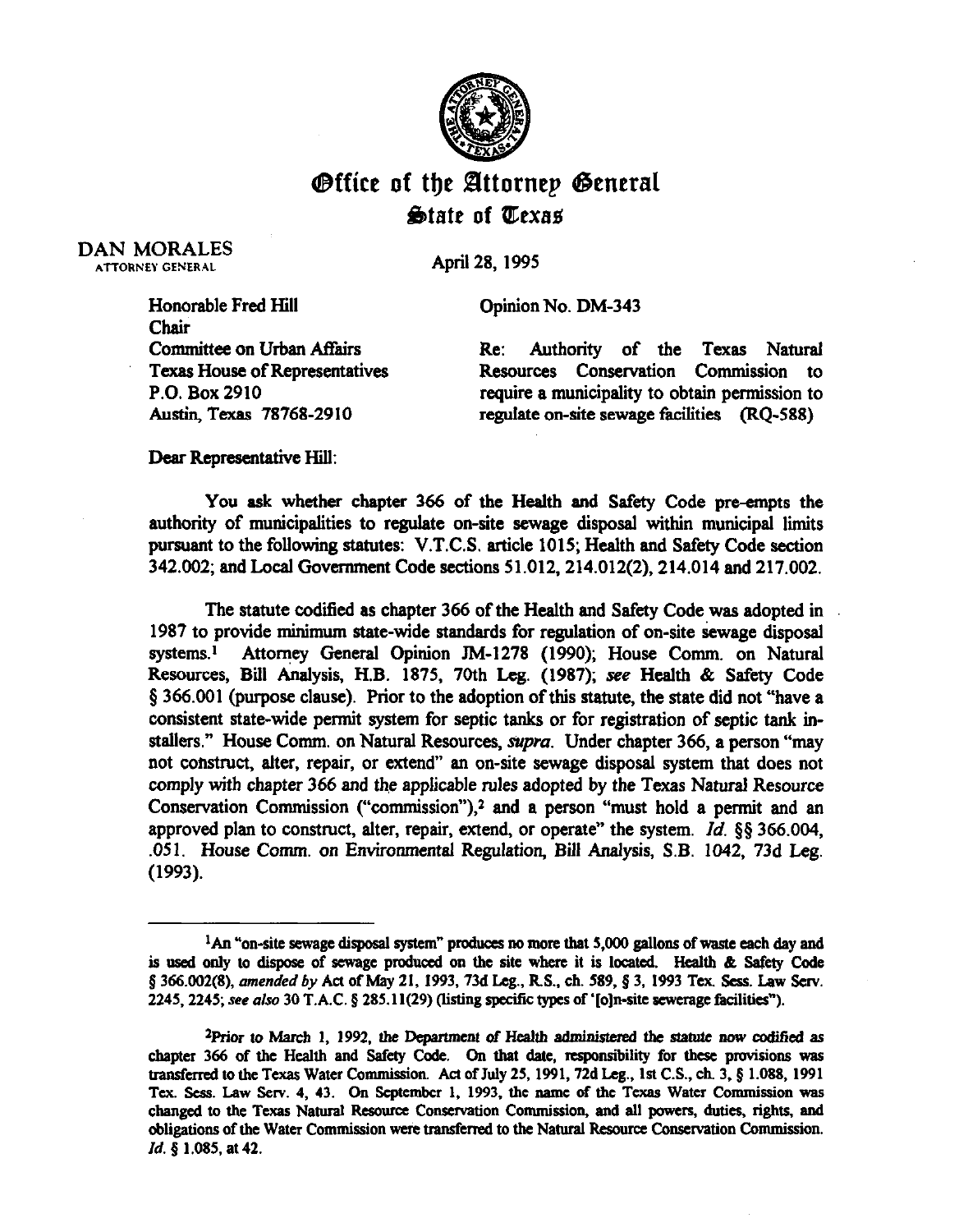Administration of chapter 366 is vested in the commission and its "authorized agents" according to the following provision:

The [commission] or authorized agents:

(1) have general authority over the location, design, construction, installation, and proper functioning of on-site sewage disposal systems; and

(2) shall administer this chapter and the rules adopted under this chapter.

Health & Safety Code § 366.011.

An "authotized agent" is a "local governmental entity," including a municipality, "authorized by the. . [commission] to implement and enforce rules" under chapter 366. *Id.*  $\S$  366.002(1), (6). As an authorized agent, a local governmental entity may, instead of the commission, exercise the general authority provided by section 366.011. Attorney Oeneral Opinion TM-1278 (1990) at 2. The commission "shall designate a local governmental entity as an authorized agent" if the governmental entity complies with the requirements of sections 366.031 and 366.032. The local governmental entity must notify the commission that it wishes to regulate the use of on-site sewage disposal systems in its jurisdiction, hold a public hearing, and adopt an order or resolution that must:

> $(1)$  incorporate the ... [commission's] rules on abatement or prevention of pollution and the prevention of injury to the public health;

> (2) meet the  $\dots$  [commission's] minimum requirements for onsite sewage disposal systems; and

(3) include a written enforcement plan.

Health & Safety Code § 366.032(a). An order or resolution that adopts more stringent standards than chapter 366 or the commission's standards will prevail over the statute or the wmmission's standards. *Id. 5 366.032(b); see ulso* Attorney General Opinion JM-1278 (1990) at 3 (local governmental entity that has been designated authorized agent may adopt standards more stringent than commission standards for local registration of installers). The designation of the local governmental entity as authorized agent takes effect only when the commission approves the resolution or order. Health & Safety Code *g366.03qb).* 

Chapter 366 provides for comprehensive state-wide regulation of on-site sewage disposal systems by the commission. Local governmental entities, including cities, may administer the state-wide regulations, or more stringent ones, if they become authorized agents pursuant to sections 366.031 and 366.032 of the Health and Safety Code. Otherwise, the commission will administer the statute and regulations within the territorial limits of local governmental entities. You suggest that these provisions conflict with other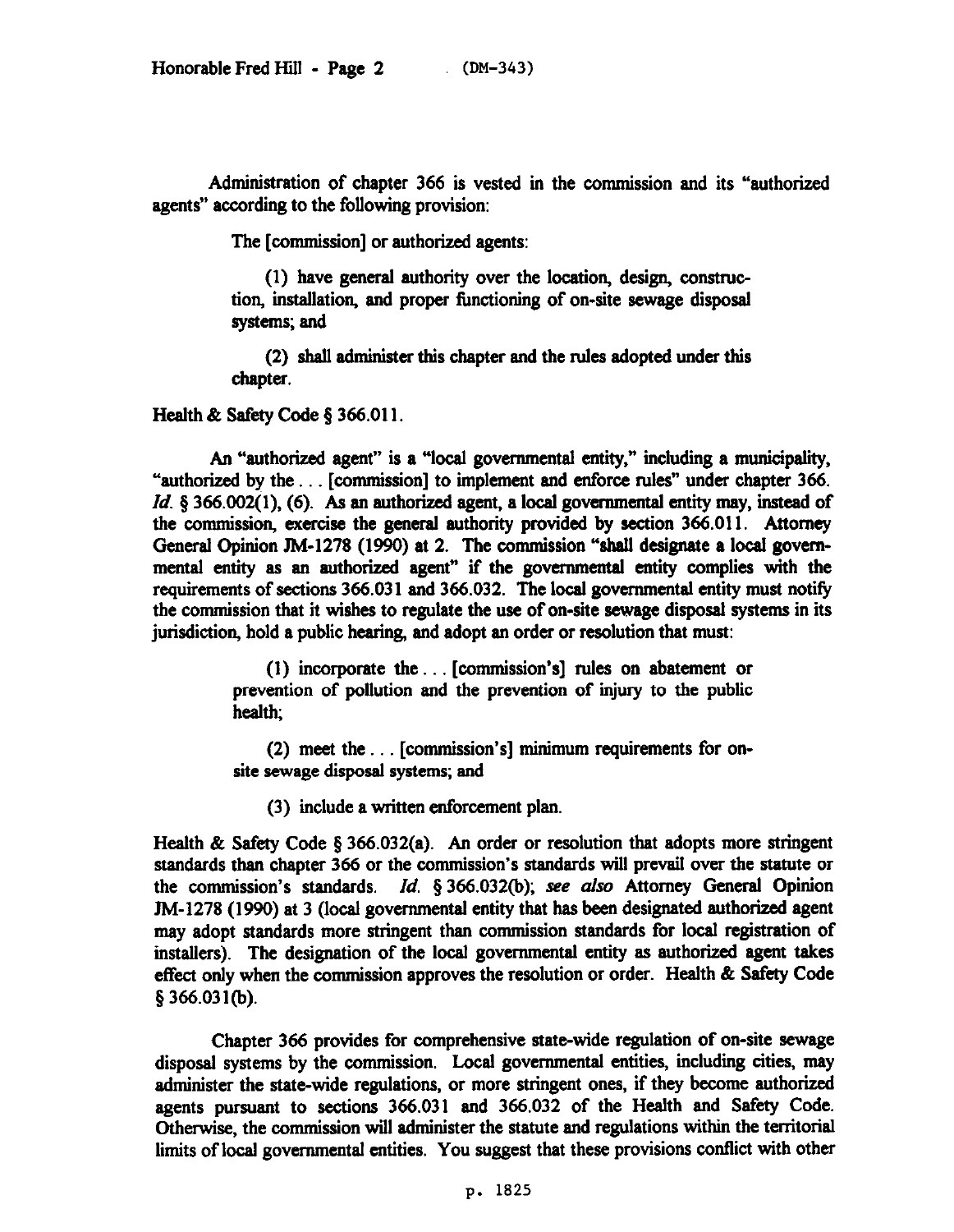statutes, specifically, V.T.C.S. article 1015; Health and Safety Code section 342.002; and Local Government Code sections 51.012, 214.012(2), 214.014, and 217.002, which you believe give such regulatory authority to cities.

Section 51.012 of the Local Govemment Code provides as follows:

The municipality may adopt an ordinance, act, law, or regulation, not inconsistent with state law, that is necessary for the govermnent, interest, welfare, or good order of the municipality as a body politic. [Emphasis added.]

An ordinance, act, law, or regulation adopted under this provision may not be inconsistent with state law. Accordingly, a city has no authority under section 51.012 of the Local Government Code to adopt legislation concerning on-site sewage disposal systems that is inconsistent with chapter 366 of the Health and Safety Code.

Article 1015, V.T.C.S., which applies only to general law cities,<sup>3</sup> enumerates several powers of the governing body, including the power to "establish, erect, construct, regulate and keep in repair bridges, culverts, and sewers." V.T.C.S. art. 1015(2). Nothing in this language authorizes a city to regulate on-site sewage disposal systems, since they are not connected with a sewer system. See Attorney General Opinion JM-961 (1988) (Upper Guadalupe River Authority cannot compel connection of septic tanks with sewage gathering system).

Chapter 342 of the Health and Safety Code, formerly codified as article 4436, V.T.C.S., deals with municipal regulation of sanitation. Section 342.002 authorizes the governing body of a municipality to regulate the wnstruction, alteration and repair of sewers and privies, to direct the methods and materials for constructing them, and to regulate the cleaning and disinfecting of these facilities. This statute gives cities authority over the construction and regulation of a type of on-site sewage disposal system' and thus it appears to be in conflict with chapter 366 of the Health and Safety Code.

If statutes enacted at different sessions of the legislature are irreconcilable, the statute latest in date of enactment is held to have impliedly repealed the earlier statute. *Ciry of Dallas Y. Brown, 475* S.W.2d 833 (Tex. Civ. App.-Dallas 1971, writ refd n.r.e.); see also Gov't Code  $\S 311.025(a)$ . The doctrine of implied repeal rests on the principle that the last expression of the lawmakers will be given effect. Allied Finance Co. v. *Falkner, 397* S.W.2d 846 (Tex. 1965).

<sup>&</sup>lt;sup>3</sup>Trueman O'Quinn, "History, Status, and Function of Cities, Towns and Villages," 2A V.T.C.S. *XXlX - XXX; see Woo/ridge v. Folsorn, 564 S.W.2d* **471 (Tcx. Civ. App.-Dallas 1978, no tit).** 

<sup>&</sup>lt;sup>4</sup>See 30 T.A.C. § 285.11(29) (definition of "[o]n-site sewerage facilities").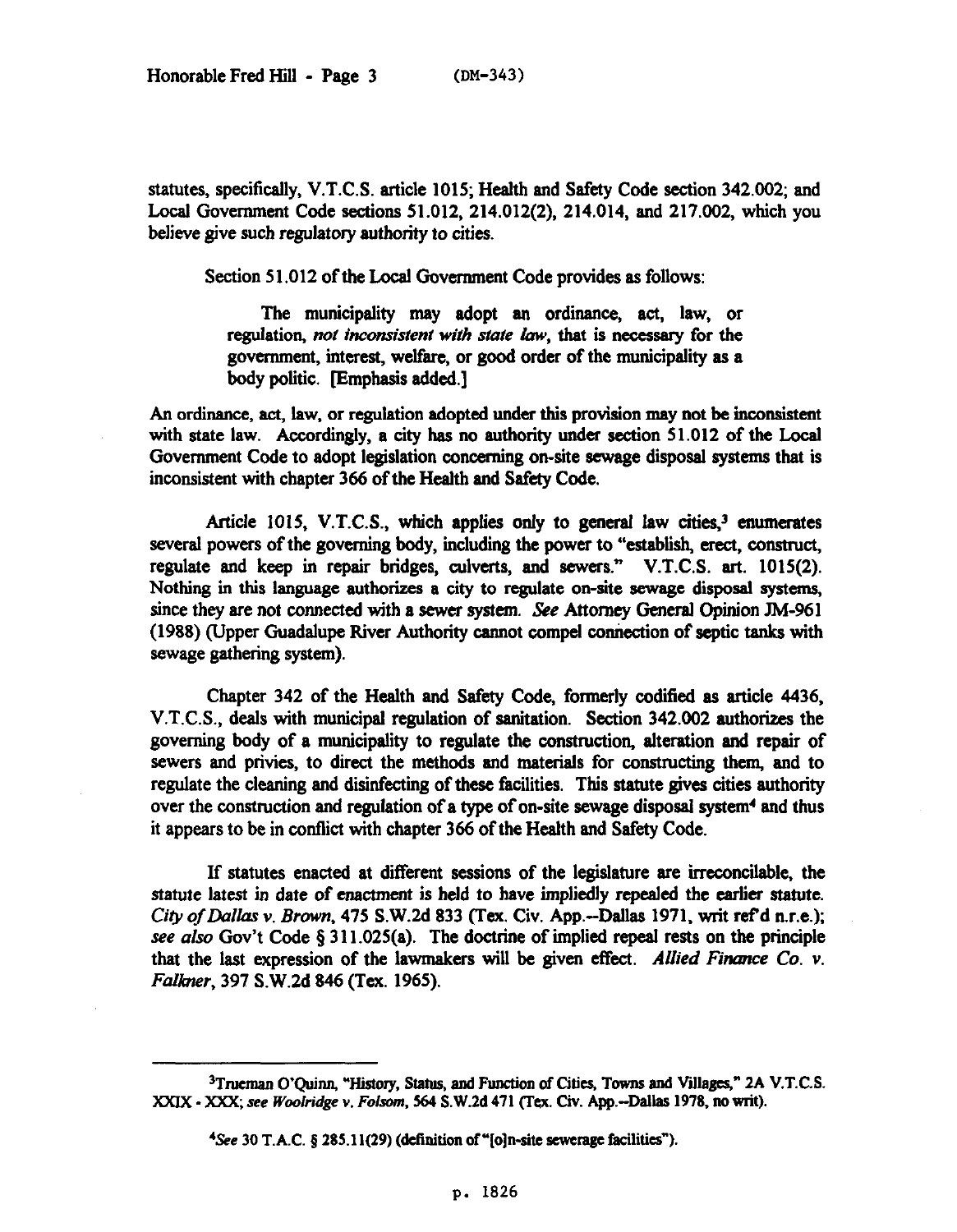The predecessor to chapter 342 of the Health and Safety Code was first adopted in 1875, by the same bill that adopted some of the other provisions you inquire about, section 217.002 of the Local Government Code and the original versions of sections 214.012 and 214.014 of the Local Government Code. Act approved March 15, 1875, 14th Leg., 2d C.S., ch. 100, § 124, 1875 Tex. Gen. Laws 113, 156; see also id. §§ 59, 64. Chapter 342 was last amended in 1965. See Act of May 20, 1965, 59th Leg., R.S., ch. 470, 1965 Tex. Gen. Laws 975 (amending former article 4436, V.T.C.S., now chapter 342 of the Health and Safety Code.) The 1965 amendment did not change the provision now codified as section 342.002. Chapter 366 of the Health and Safety Code, the more recently enacted statute, has impliedly repealed section 342.002 of the code, to the extent the latter provision authorized a municipality to regulate septic tanks in a manner inconsistent with chapter 366.

Section 214.012(2) of the Local Govemment Code states that a municipality "that has underground sewers or cesspools<sup>5</sup> shall regulate by ordinance . . . house draining and plumbing." Section 214.014 of the same code authorizes the "governing body of a Type A general-law municipality" to "order the owner of a private drain, sink, or privy to fill up, clean, drain, alter, relay, repair, or improve the drain, sink, or privy." The predecessors of both provisions were adopted in the nineteenth century. See Act of August 31, 1897, 25th Leg., R.S., ch. 163, § 1. 1897 Tex. Gen. Laws 236, 236; Act approved March 15, 1875, 14th Leg., 2d C.S., ch. 100, 5 69, 1875 Tex. Gen. Laws 113, 131. To the extent that **section** 214.012(2) and section 214.014 of the Local Government Code are inconsistent with chapter 366 of the Health and Safety Code, they are repealed by chapter 366.

Section 217.082 of the Local Govermnent Code authorizes the governing body of a municipality to "define and declare what constitutes a nuisance," and authorize its summary abatement, and to abate "in any manner the governing body considers expedient any nuisance that may injure or affect the public health or comfort." This chapter is not directed specifically at on-site sewage disposal systems. Municipalities may not, however, act under the authority of this statute in a manner that is inconsistent with the general laws of the state.

The predecessor of section 217.002 was also adopted in 1875. See Act approved March IS, 1875, 14th Leg., 2d C.S., ch. 100, \$8 59, 64, 1875 Tex. Gen. Laws 113. 130. Because section 217.002 of the Local Government Code was adopted earlier than chapter 366 of the Health and Safety Code, it is impliedly repealed by chapter 366 to the extent of conflict. A city may not exercise its power to define and abate nuisances under section 217.002 to regulate on-site sewage disposal systems in a manner that is inconsistent with the provisions of chapter 366 of the Health and Safety Code.

<sup>&</sup>lt;sup>5</sup>Rules promulgated to implement chapter 366 of the Health and Safety Code state that a cesspool is an unsatisfactory method of sewage disposal. 30 T.A.C. § 285.102.